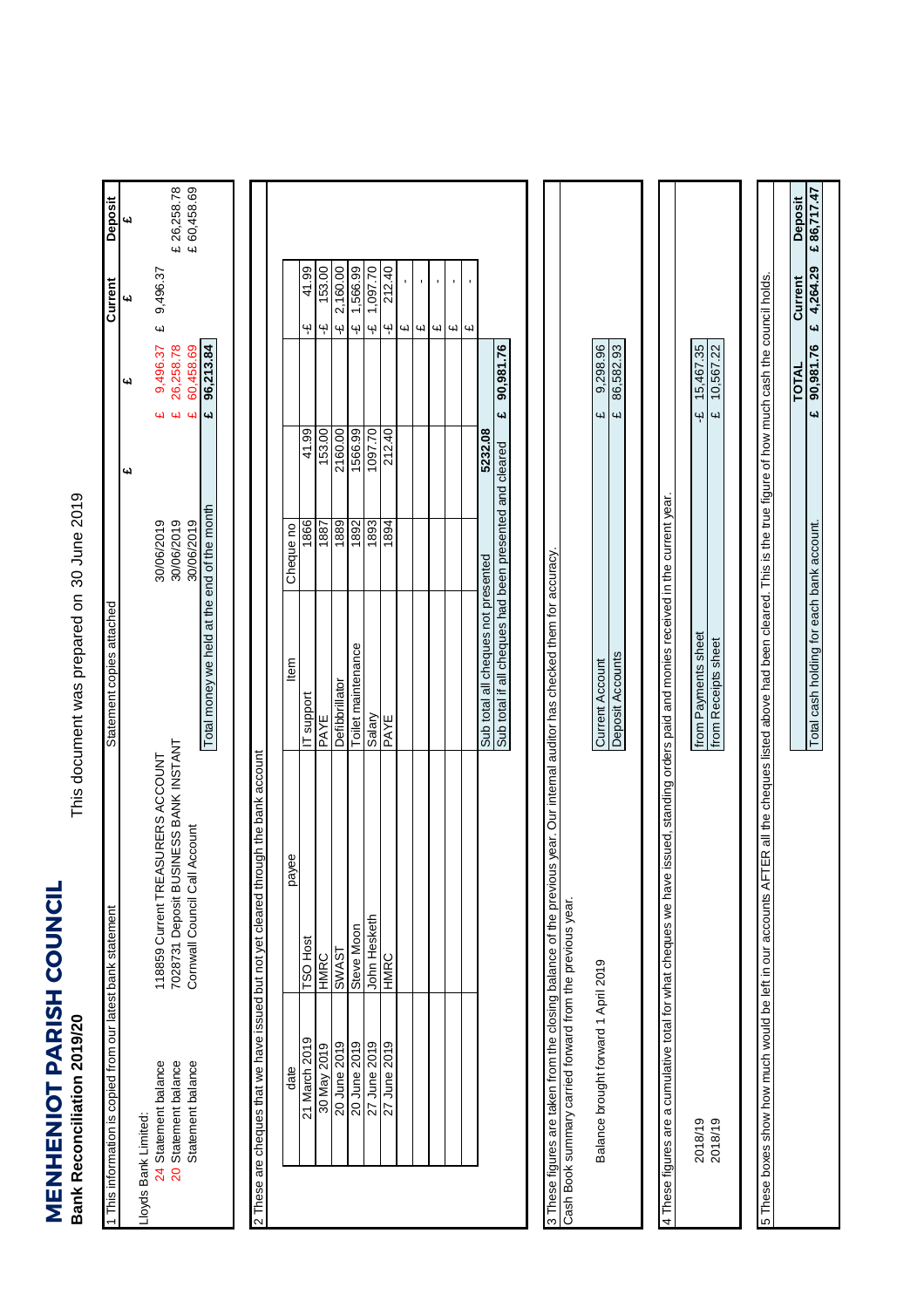

J3196T01JJ5MBA0000006182001002 393 000

MENHENIOT PARISH COUNCIL **MR JOHN HESKETH LAMBEST COTTAGE MENHENIOT LISKEARD** CORNWALL **PL14 3RE** 



Your account statement Statement sheet number: 24 Issue date: 28 June 2019

Write to us at: **PO Box 1000** Andover BX1 1LT

Call us on: 0345 072 5555 (from UK) +44 1733 347338 (from Overseas) Visit us online: www.lloydsbank.com

Your branch: LISKEARD Sort code: 30-95-08 Account number: 00118859 BIC: LOYDGB21465 IBAN: GB28 LOYD 3095 0800 1188 59

# **TREASURERS ACCOUNT MENHENIOT PARISH COUNCIL**

## **Account Summary**

DHF10JW2100000

M3296TDMMHG D3296T0MOOP

Page 1 of 4 / 0008182 / 004625

| <b>Account Activity</b> | £10,645.04<br>£0.00<br>£1,148.67<br>£9,496.37 |                                        |              |                            |
|-------------------------|-----------------------------------------------|----------------------------------------|--------------|----------------------------|
| Date                    | Payment type                                  | Details                                | Paid out (£) | Paid in (£)<br>Balance (£) |
| 31 May 19               |                                               | <b>BALANCE BROUGHT FORWARD</b>         |              | 10,645.04                  |
| 3 Jun 19 Cheque         |                                               | 001888                                 | 252.00       | 10,393.04                  |
| 14 Jun 19               | <b>Debit Card</b>                             | POUNDLAND LTD<br>CD 8010               | 9.00         | 10,384.04                  |
|                         | 14 Jun 19 Debit Card                          | <b>LISKEARD STATIONER</b><br>CD 8010 - | 16.07        | 10,367.97                  |
|                         | 17 Jun 19 Debit Card                          | <b>LISKEARD STATIONER</b><br>CD 8010   | 6.00         | 10,361.97                  |
|                         | 17 Jun 19 Debit Card                          | A 2 Z SIGN SHOP<br>CD 8010             | 102.00       | 10,259.97                  |
|                         | 21 Jun 19 Debit Card                          | <b>LISKEARD STATIONER</b><br>CD 8010   | 4.00         | 10,255.97                  |
|                         | 21 Jun 19 Debit Card                          | POST OFFICE COUNTE<br>CD 8010          | 15.70        | 10,240.27                  |
| 25 Jun 19 Cheque        |                                               | 001890                                 | 200.00       | 10,040.27                  |
| 26 Jun 19 Cheque        |                                               | 001891                                 | 530.00       | 9,510.27                   |
|                         | 26 Jun 19 Debit Card                          | <b>LISKEARD STATIONER</b><br>CD 8010   | 11.40        | 9,498.87                   |
| 28 Jun 19               | <b>Debit Card</b>                             | <b>WILKO RETAIL LIMIT</b><br>CD 8010   | 2.50         | 9,496.37                   |
| 28 Jun 19               |                                               | <b>BALANCE CARRIED FORWARD</b>         |              | 9,496.37                   |

#### **Messages**

Please note that only compensation related queries should be referred to the FSCS on the reverse of this statement. For our data privacy notice, please see: http://www.lloydsbank.com/business/privacy.asp

Lloyds Bank plc, 25 Gresham Street, London, EC2V 7HN. Registered in England and Wales no. 2065. Authorised by the Prudential Regulation Authority and regulated by the Financial Conduct Authority and the Prudential Regulation Authority under number 119278.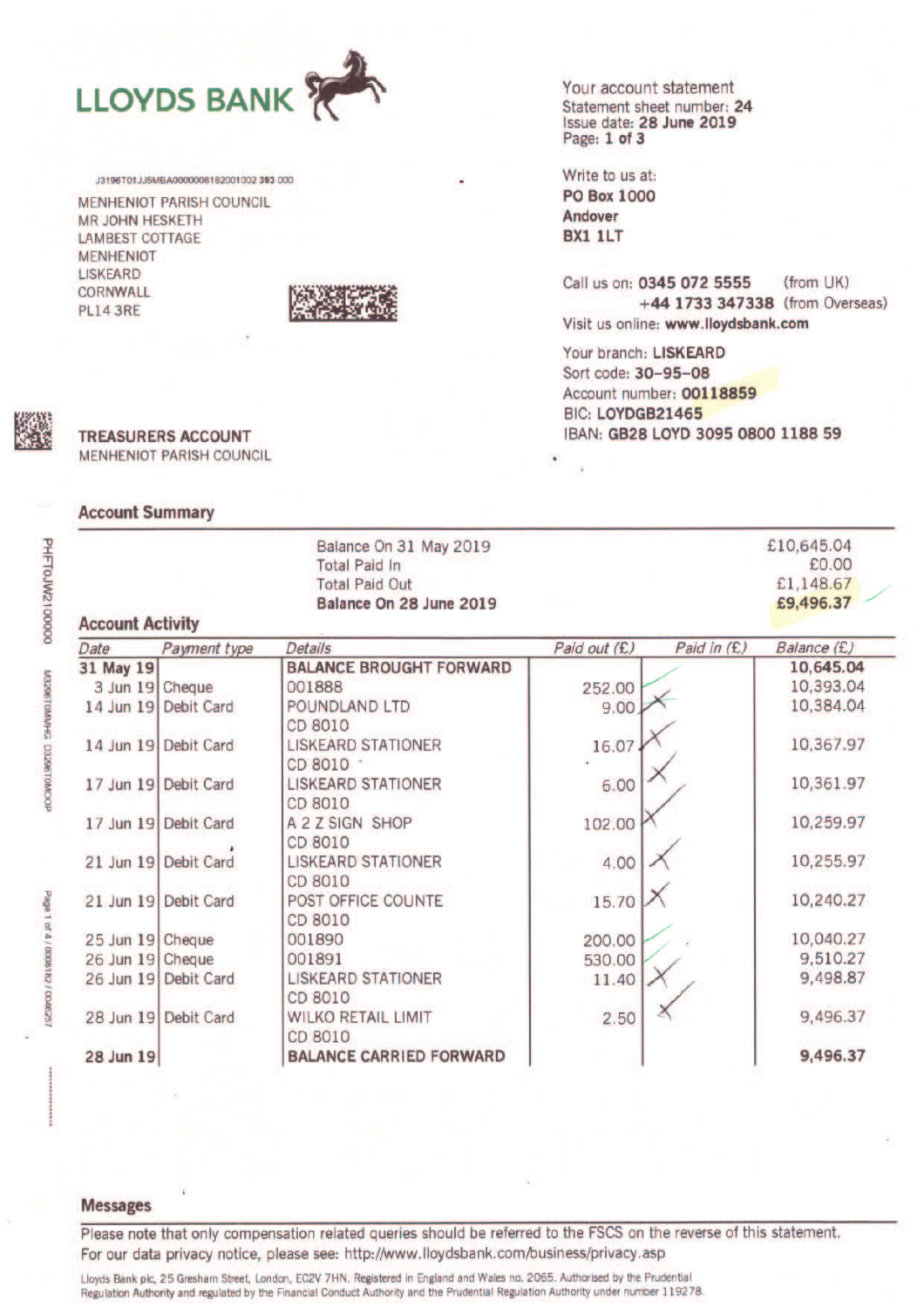

J3196T01JJ5MBA0000008183001002 393 000

**MENHENIOT PARISH COUNCIL MR JOHN HESKETH LAMBEST COTTAGE MENHENIOT LISKEARD** CORNWALL **PL14 3RE** 



# Your account statement Statement sheet number: 20 Issue date: 28 June 2019

Write to us at: **PO Box 1000** Andover BX1 1LT

Call us on: 0345 072 5555  $(from$   $UK)$ +44 1733 347338 (from Overseas) Visit us online: www.lloydsbank.com

Your branch: LISKEARD Sort code: 30-95-08 Account number: 07028731 BIC: LOYDGB21465 IBAN: GB83 LOYD 3095 0807 0287 31



**BUS BANK INSTANT MENHENIOT PARISH COUNCIL** 

# **Account Summary**

| Balance On 31 May 2019<br><b>Total Paid In</b><br><b>Total Paid Out</b><br>Balance On 10 June 2019<br><b>Account Activity</b> |              | £26,257.63<br>£1.15<br>£0.00<br>£26,258.78                                                  |              |             |                                     |
|-------------------------------------------------------------------------------------------------------------------------------|--------------|---------------------------------------------------------------------------------------------|--------------|-------------|-------------------------------------|
| Date                                                                                                                          | Payment type | <b>Details</b>                                                                              | Paid out (£) | Paid in (£) | Balance (£)                         |
| 31 May 19<br>10 Jun 19<br>10 Jun 19                                                                                           |              | <b>BALANCE BROUGHT FORWARD</b><br><b>INTEREST (GROSS)</b><br><b>BALANCE CARRIED FORWARD</b> |              | 1.15        | 26,257.63<br>26,258.78<br>26,258.78 |

0000012M/01-HHd

Please note that only compensation related queries should be referred to the FSCS on the reverse of this statement. For our data privacy notice, please see: http://www.lloydsbank.com/business/privacy.asp

Lloyds Bank plc, 25 Gresham Street, London, EC2V 7HN. Registered in England and Wales no. 2065. Authorised by the Prudential Regulation Authority and regulated by the Financial Conduct Authority and the Prudential Regulation Authority under number 119278.